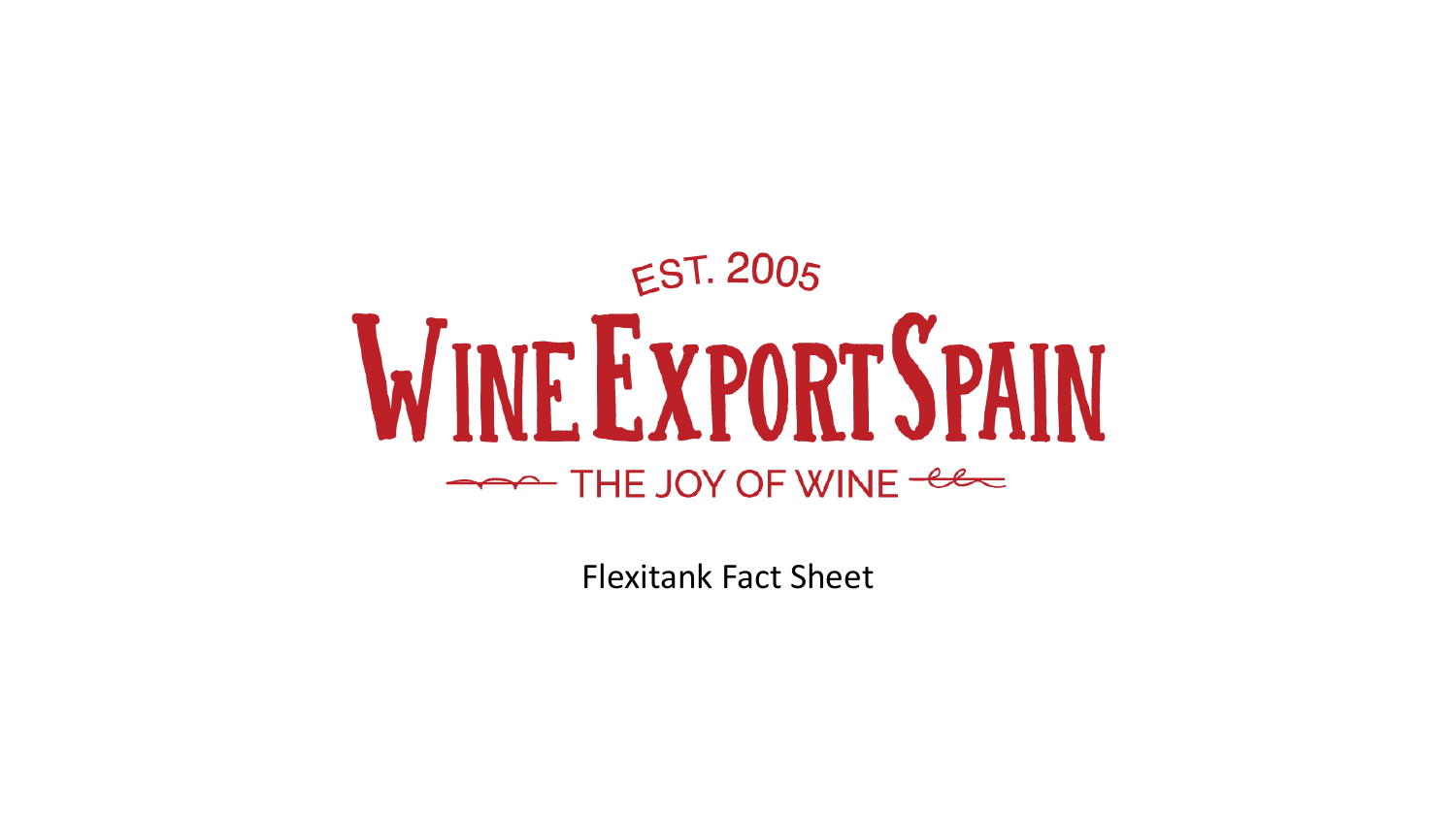

# **BULK LIQUIDS DIVISION**

- $\checkmark$  Over 20 years of experience with Flexitanks and Isotanks.
- $\checkmark$  Vast experience in chemical-grade and food-grade cargo.
- $\checkmark$  A commercial and operational team specialized in transporting bulk liquids.
- $\checkmark$  A network of international agents who are specialized in handling Flexitanks.

**High Quality Flexitanks + Specialized Logistics Agents = A SUCCESSFUL OPERATION** 

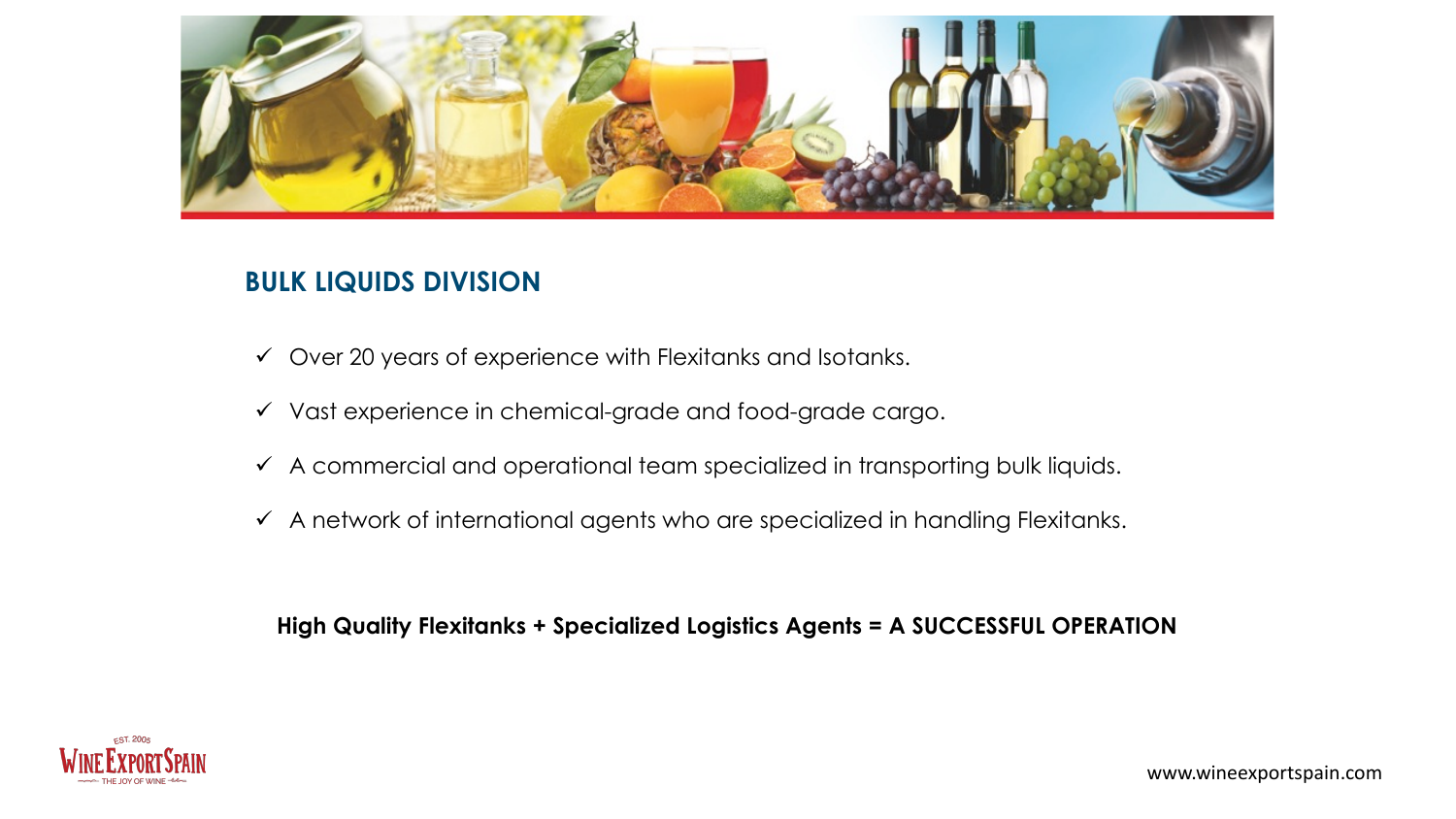# **FLEXITANK**

- $\checkmark$  Flexitanks offer a safe, efficient, and economic way for transporting bulk liquids.
- $\checkmark$  Flexitanks allow us to transport up to 24,000 liters (6,340 gallons) of non-hazardous goods within a 20' container, which significantly reduces operation costs.
- $\checkmark$  TIBA insists on strict controls for Flexitank providers and installers. We ensure the highest quality and audit certifications and insurance for manufacturers and installers.
- $\checkmark$  We offer the Flexitank model that best meets the individual needs of our customers each and every time.



**Adjustable Steel Bar** 

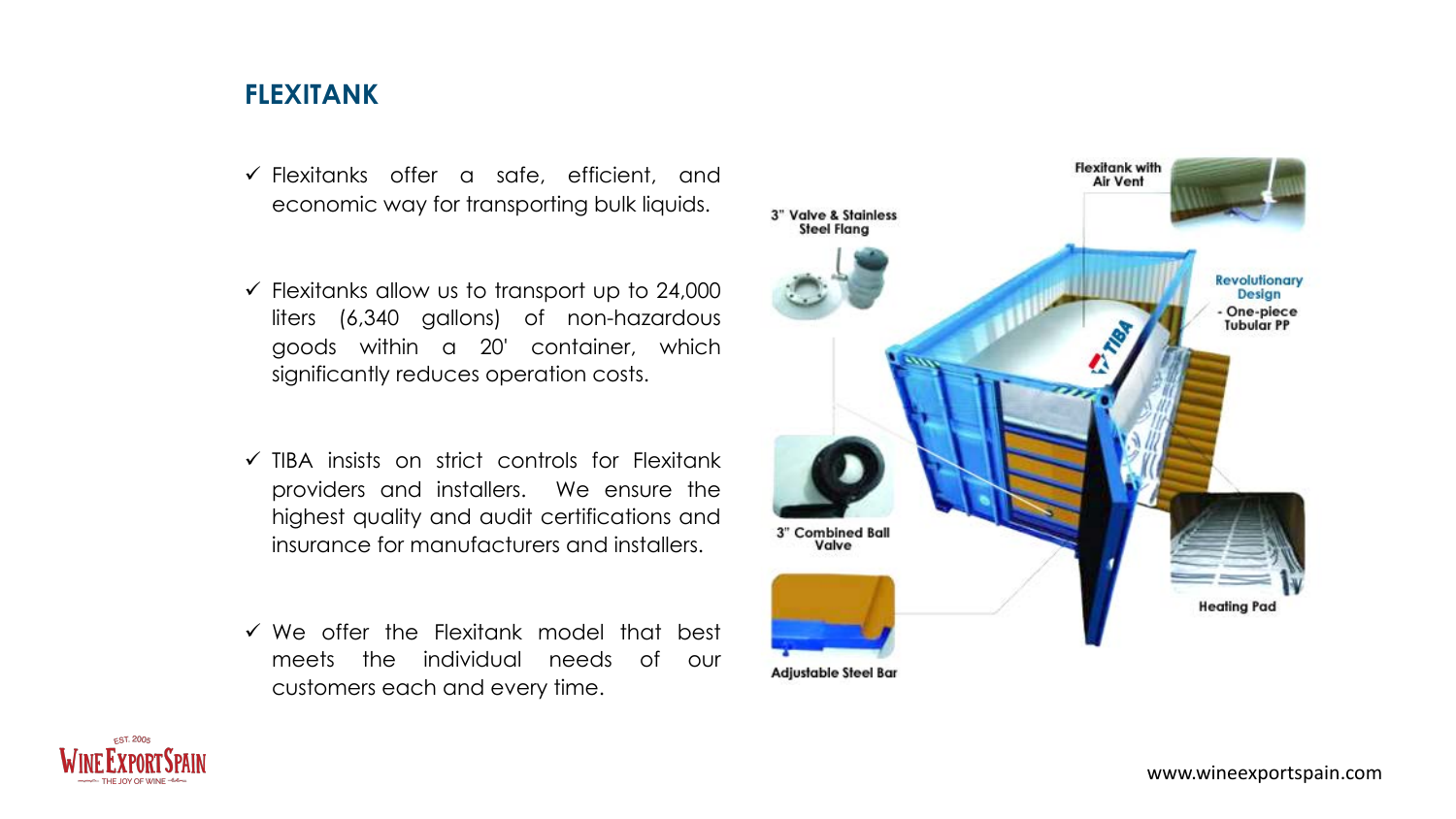## **FLEXITANK CHARACTERISTICS**

### **Food-grade Flexitanks**

- $\checkmark$  Flexitanks are made with 100% virgin polyethylene, which fulfills all requirements and standards for both the FDA and the EU -Regulator and Food Contact Regulations.
- $\checkmark$  Flexitanks for transporting wine have the lowest Oxygen Transmission Rate (OTR) on the market.

#### **Safe and Reliable**

- $\checkmark$  Flexitanks have a high-density inside lining that is strong enough to protect and maintain the product without any risk.
- $\checkmark$  A protective rod offers additional support to the container's doors, which guarantees total security, even when the container is in transit.



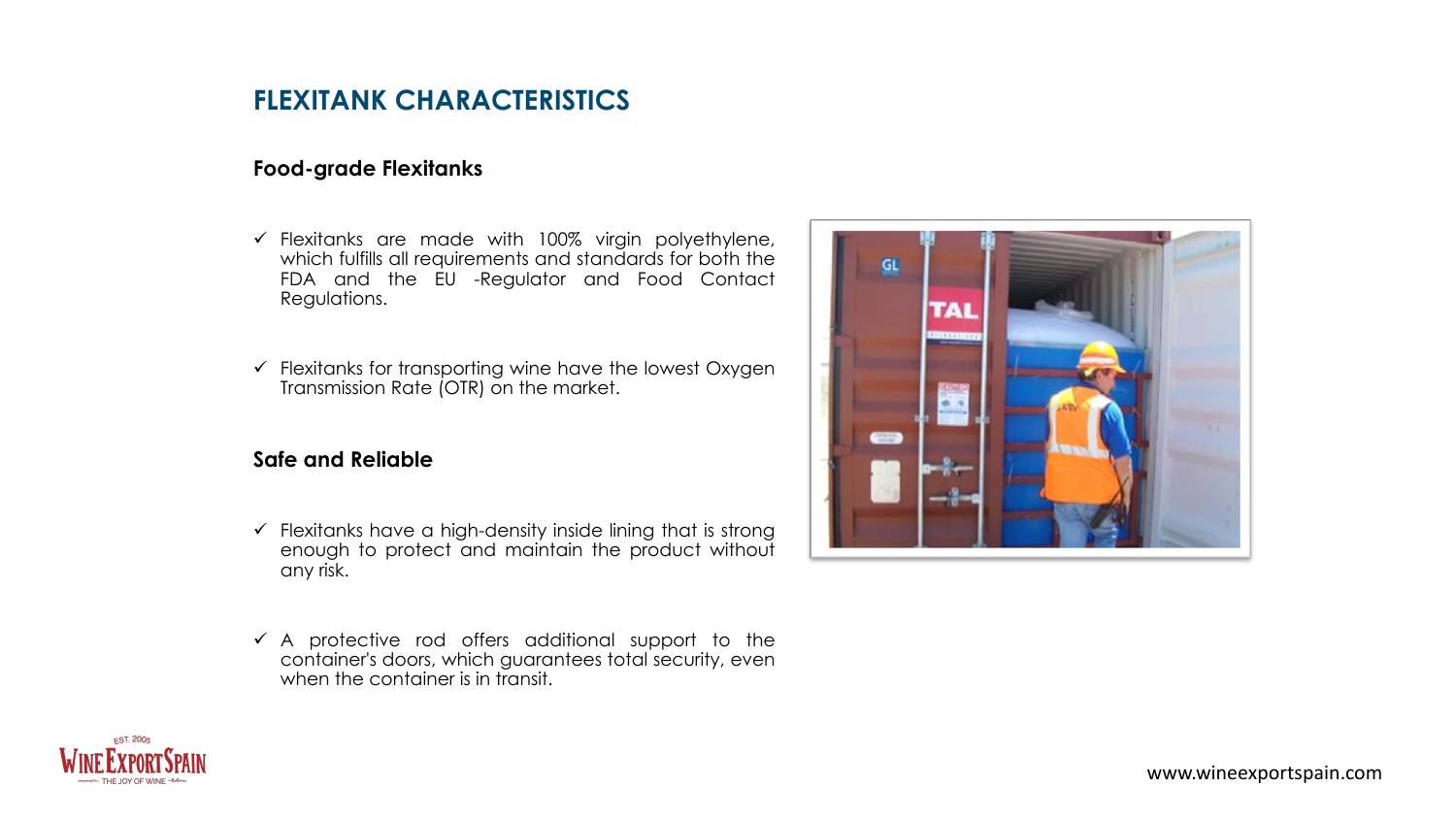## **FLEXITANK CHARACTERISTICS**

## **Easy to Use**

 $\checkmark$  Flexitanks have a 3" cam-lock valve that is specially designed to easily draw the product inside the bag and aid in discharge. This eliminates leaks and/or a loss of product.



## **International Service**

Our international network of agents allows us to offer comprehensive services including:

- $\checkmark$  Container selection and preparation.
- $\checkmark$  Flexitank installation.
- $\checkmark$  Loading supervision.
- $\checkmark$  Domestic ground transport and international sea freight.
- $\checkmark$  Unloading supervision at the destination.
- $\checkmark$  Flexitank bag and installation material disposal through a recycling system.

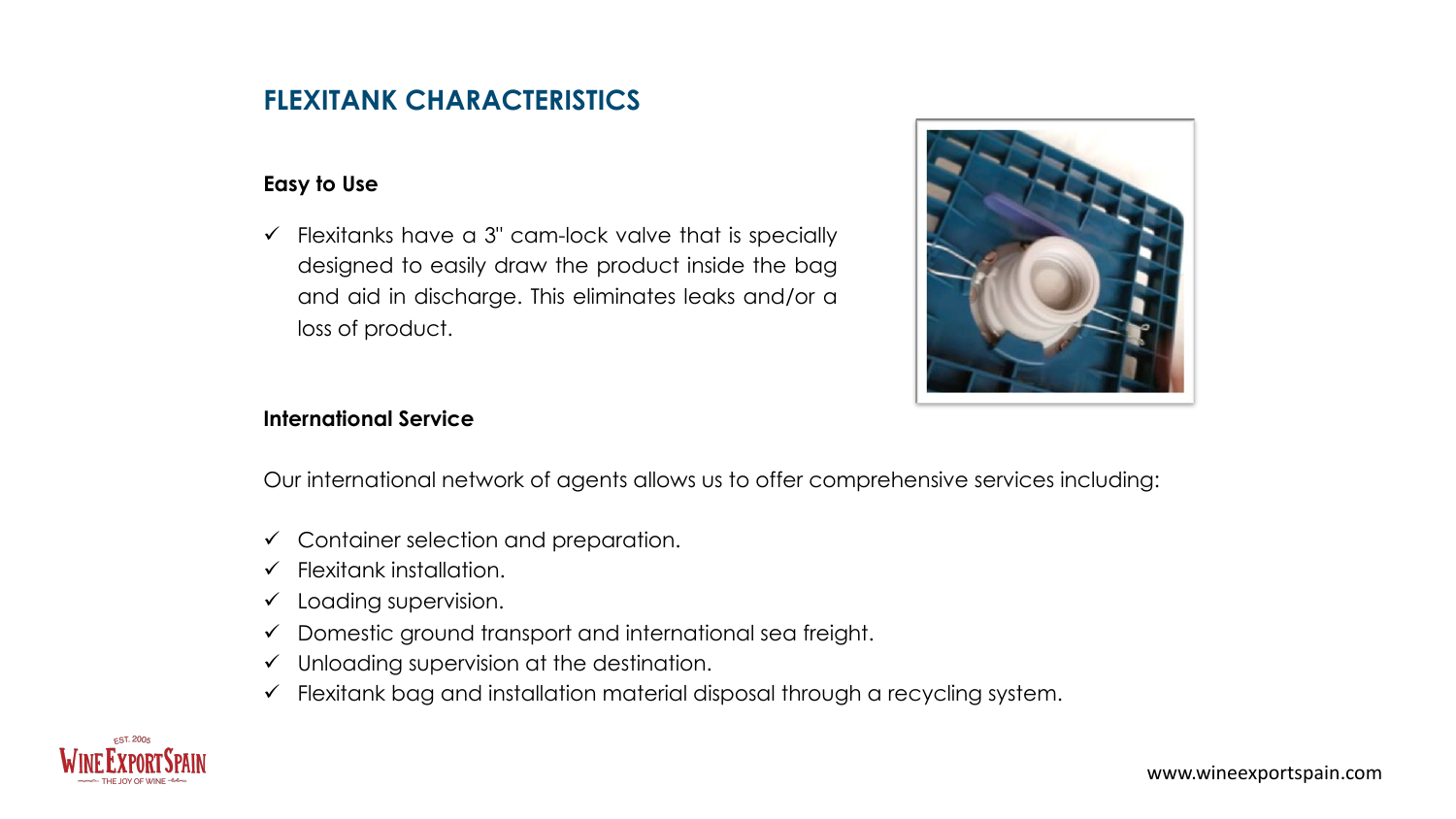# **FLEXITANK CHARACTERISTICS**

## **Environmental Protection**

- $\checkmark$  Flexitanks, along with its installation materials are 100% recyclable, which allows us to reduce our environmental footprint.
- $\checkmark$  Technological advances (R&D) allow us to offer a much more competitive Flexitank in price as well as in **quality.**
- $\checkmark$  Our investment in research, development, and innovation throughout the past few years allows us to offer our clients a more competitive Flexitank.



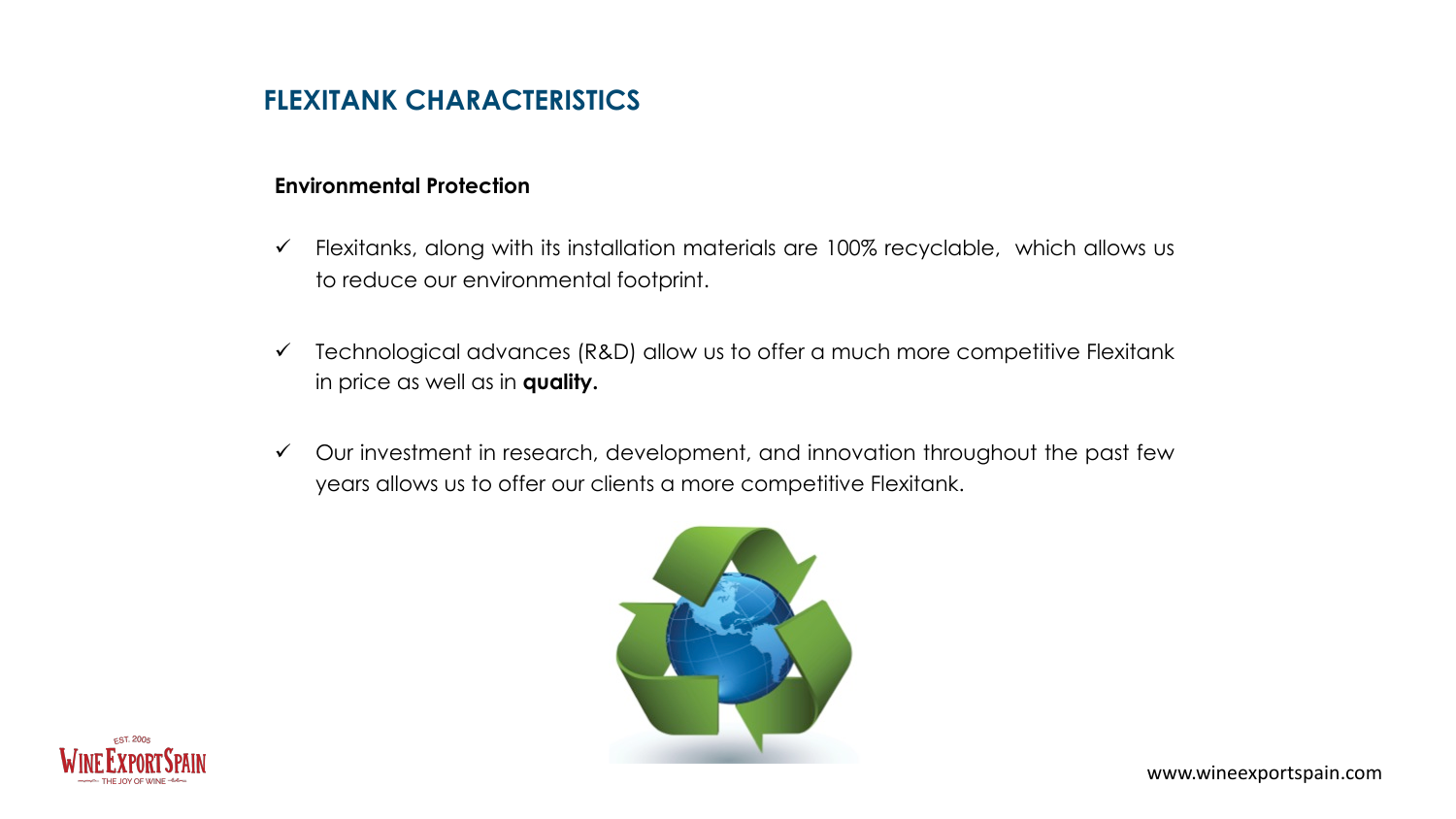## **TYPES OF FLEXITANKS**



1. Standard (For wine and other products)



2. Dual-compartment Flexitanks (two different products in the same flexitank)

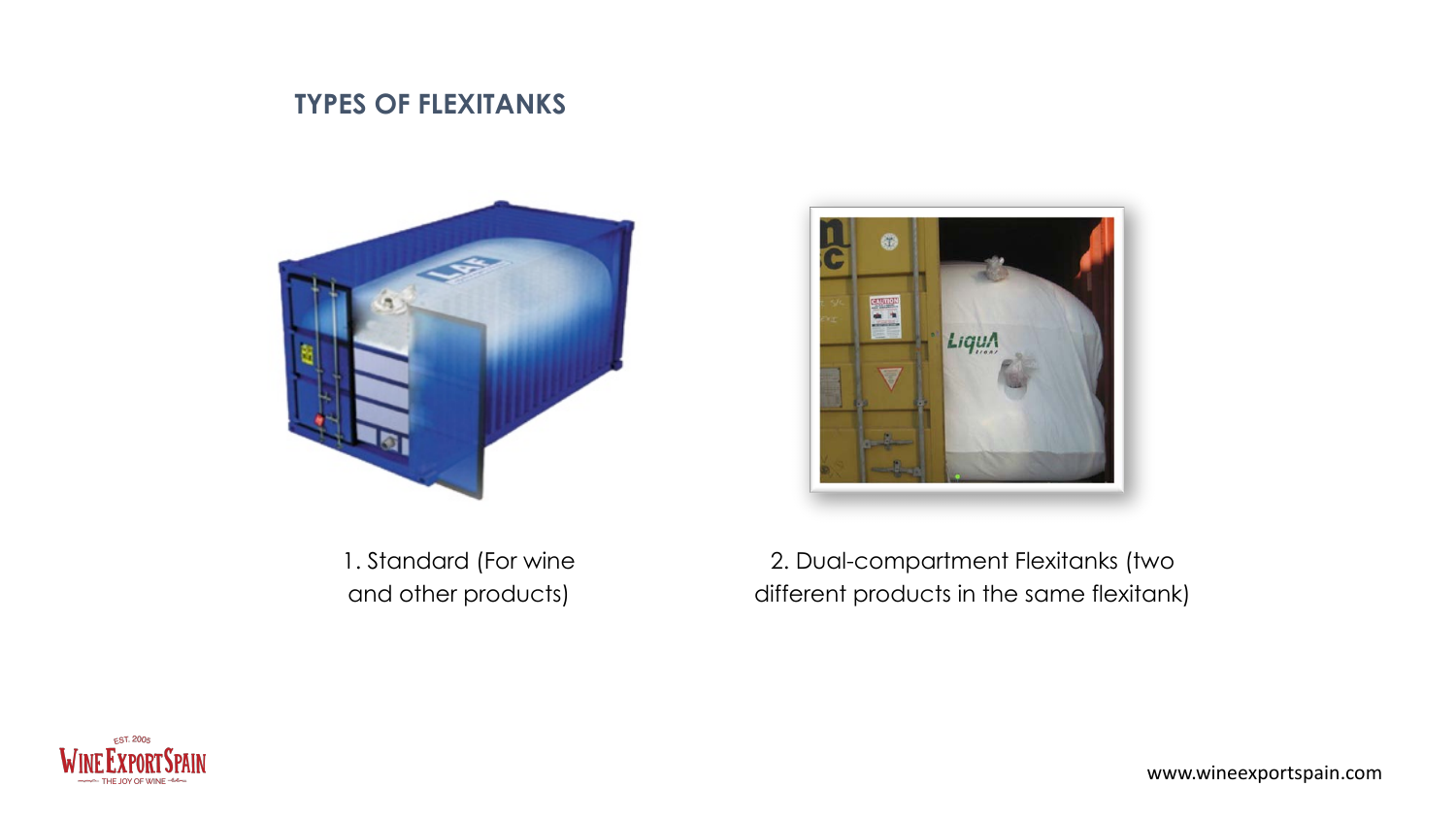# **TIPOS DE FLEXITANQUES**





3. Flexitank with an integrated heating system.

4. Flexitanks for 40' dry reefer containers as well as for truck transport.



www.wineexportspain.com